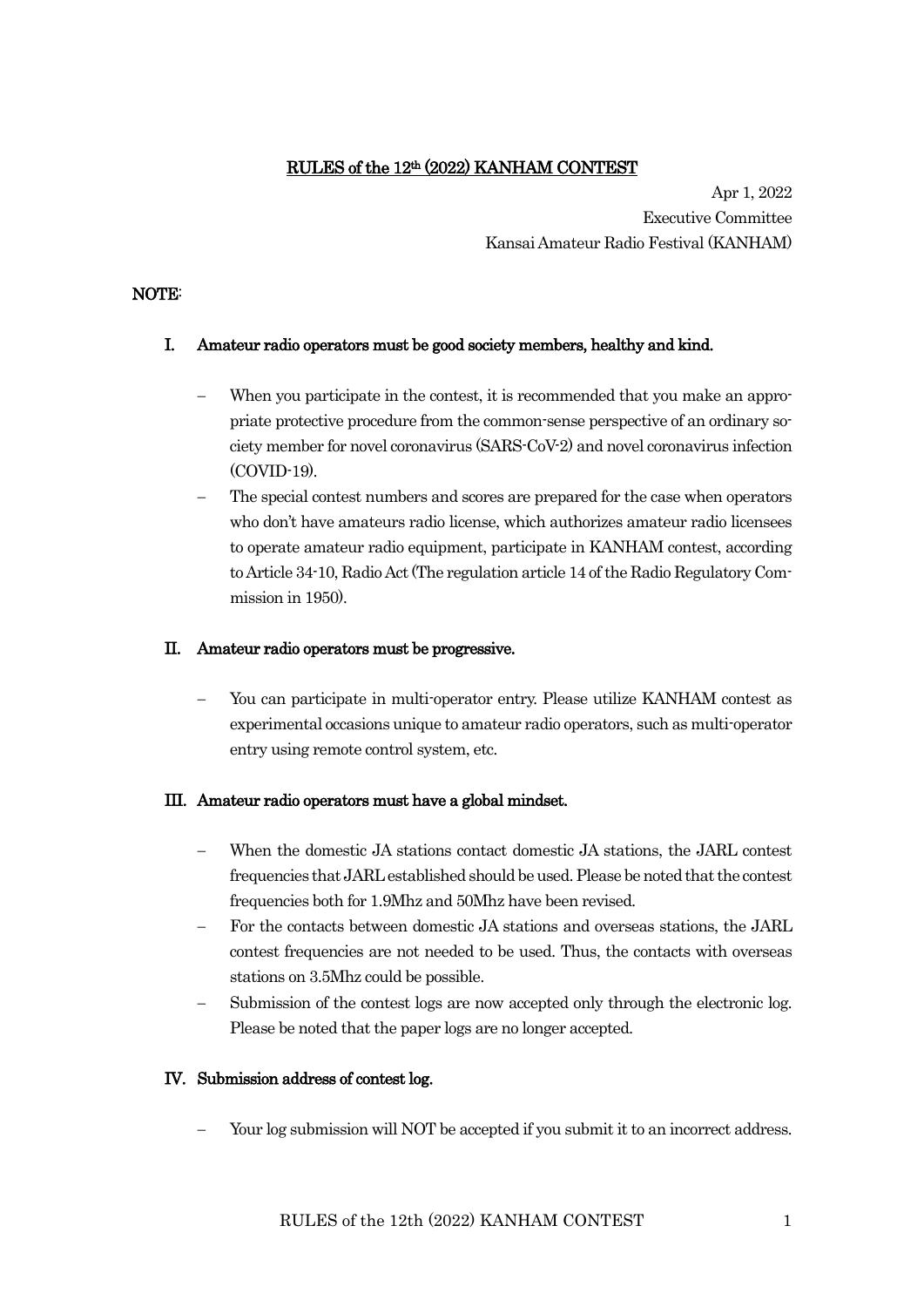## I. Date and Contest Period

Starts: 06:00 UTC Saturday June 4, 2022 Ends: 06:00 UTC Sunday June 5, 2022

## II. Objective

For amateurs around the world to contact as many other amateurs in as many Japan's prefectures as possible.

## III. Bands

| <b>Bands</b> | $cm$                                                                               | Phone (AM/SSB)                 | Phone (FM)                     |
|--------------|------------------------------------------------------------------------------------|--------------------------------|--------------------------------|
| 1.9MHz       | $1.801 - 1.820MHz$                                                                 | $1.850 - 1.875 \,\mathrm{MHz}$ | none                           |
| 3.5MHz       | $3.510 - 3.530 MHz$                                                                | $3.535 - 3.570MHz$             | none                           |
| 7MHz         | $7.010 - 7.040 MHz$                                                                | $7.060 - 7.140 MHz$            | none                           |
| 14MHz        | 14.050 - 14.080MHz                                                                 | 14.250 - 14.300MHz             | none                           |
| 21MHz        | 21.050 - 21.080MHz                                                                 | $21.350 - 21.450 MHz$          | none                           |
| 28MHz        | 28.050 - 28.080MHz                                                                 | $28.600 - 28.850MHz$           | $29.200 - 29.300 MHz$          |
| 50MHz        | $50.050 - 50.090 MHz$                                                              | $50.350 - 51.000MHz$           | $51.000 - 52.000MHz$           |
| 144MHz       | 144.050 - 144.090MHz                                                               | 144.250 - 144.500MHz           | 144.750 - 145.600MHz           |
| 430MHz       | $430.050 - 430.090MHz$                                                             | $430.250 - 430.700 \text{MHz}$ | $432.100 - 434.000 \text{MHz}$ |
| 1200MHz      | Strict adherence to the Ministry of Internal Affairs and Communications Notice No. |                                |                                |
|              | 179.                                                                               |                                |                                |

#### Contest frequencies established by JARL.

#### IV. Entry categories

Your entry category (outside Japan or within Japan) will be determined by the location where you transmit. For example, when you participate in from the Mariana Islands (U.S.) with a Japanese call sign, such as KH0 / JA3xxx, you will be classified as an overseas station.

|  | A) Overseas Stations (outside Japan) |  |
|--|--------------------------------------|--|
|--|--------------------------------------|--|

| Classes                      |                      | Categories    |
|------------------------------|----------------------|---------------|
| Single Operator (CW & PHONE) | All Bands            | S-CWPH-ALL-OS |
| *all-mode operation only     | All Bands Young [*1] | S-CWPH-Y-OS   |
| Multi-Operator (CW & PHONE)  | All Bands            | M-MIX-ALL-OS  |
| *all-mode operation only     | All Bands Young [*1] | M-MIX-Y-OS    |

\*1 The operator must be 20 years old or younger (U20) or female (YL) on the date of the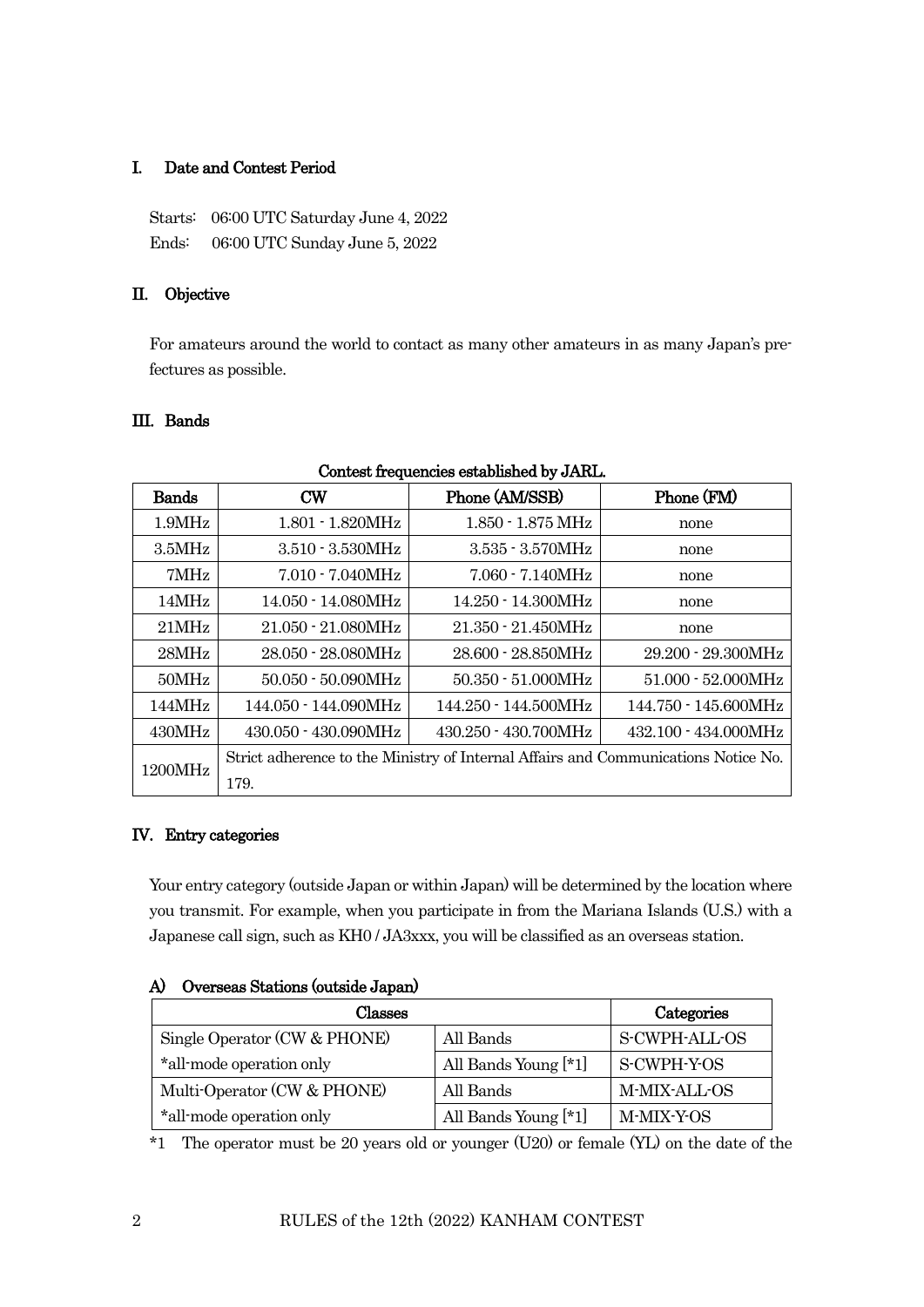contest.

| Classes                      |                      | Categories         |
|------------------------------|----------------------|--------------------|
| Single Operator (CW)         | 1.9MHz               | $S$ -CW-1.9        |
|                              | 3.5MHz               | $S-CW-3.5$         |
|                              | 7MHz                 | $S-CW-7$           |
|                              | 14MHz                | $S-CW-14$          |
|                              | 21MHz                | S-CW-21            |
|                              | 28MHz                | <b>S-CW-28</b>     |
| Single Operator (CW)         | 50MHz                | <b>S-CW-50</b>     |
|                              | 144MHz               | S-CW-144           |
|                              | 430MHz               | S-CW-430           |
|                              | 1200MHz              | S-CW-1200          |
|                              | All Bands            | <b>S-CW-ALL</b>    |
|                              | All Bands Young [*1] | S-CW-Y             |
| Single Operator (PHONE)      | 1.9MHz               | $S-PH-1.9$         |
|                              | 3.5MHz               | $S-PH-3.5$         |
|                              | 7MHz                 | $S-PH-7$           |
|                              | 14MHz                | $S$ -PH-14         |
|                              | 21MHz                | $S-PH-21$          |
|                              | $28\mathrm{MHz}$     | <b>S-PH-28</b>     |
|                              | 50MHz                | S-PH-50            |
|                              | 144MHz               | S-PH-144           |
|                              | 430MHz               | S-PH-430           |
|                              | 1200MHz              | S-PH-1200          |
|                              | All Bands            | S-PH-ALL           |
|                              | All Bands Young [*1] | S-PH-Y             |
|                              | Handhelds [*2]       | S-PH-HT            |
| Single Operator (CW & PHONE) | 1.9MHz               | S-CWPH-1.9         |
|                              | 3.5MHz               | S-CWPH-3.5         |
|                              | 7MHz                 | S-CWPH-7           |
|                              | 14MHz                | S-CWPH-14          |
|                              | 21MHz                | S-CWPH-21          |
|                              | 28MHz                | S-CWPH-28          |
|                              | 50MHz                | S-CWPH-50          |
|                              | 144MHz               | S-CWPH-144         |
|                              | 430MHz               | S-CWPH-430         |
|                              | $1200\mathrm{MHz}$   | <b>S-CWPH-1200</b> |

## B) Domestic Stations (within Japan)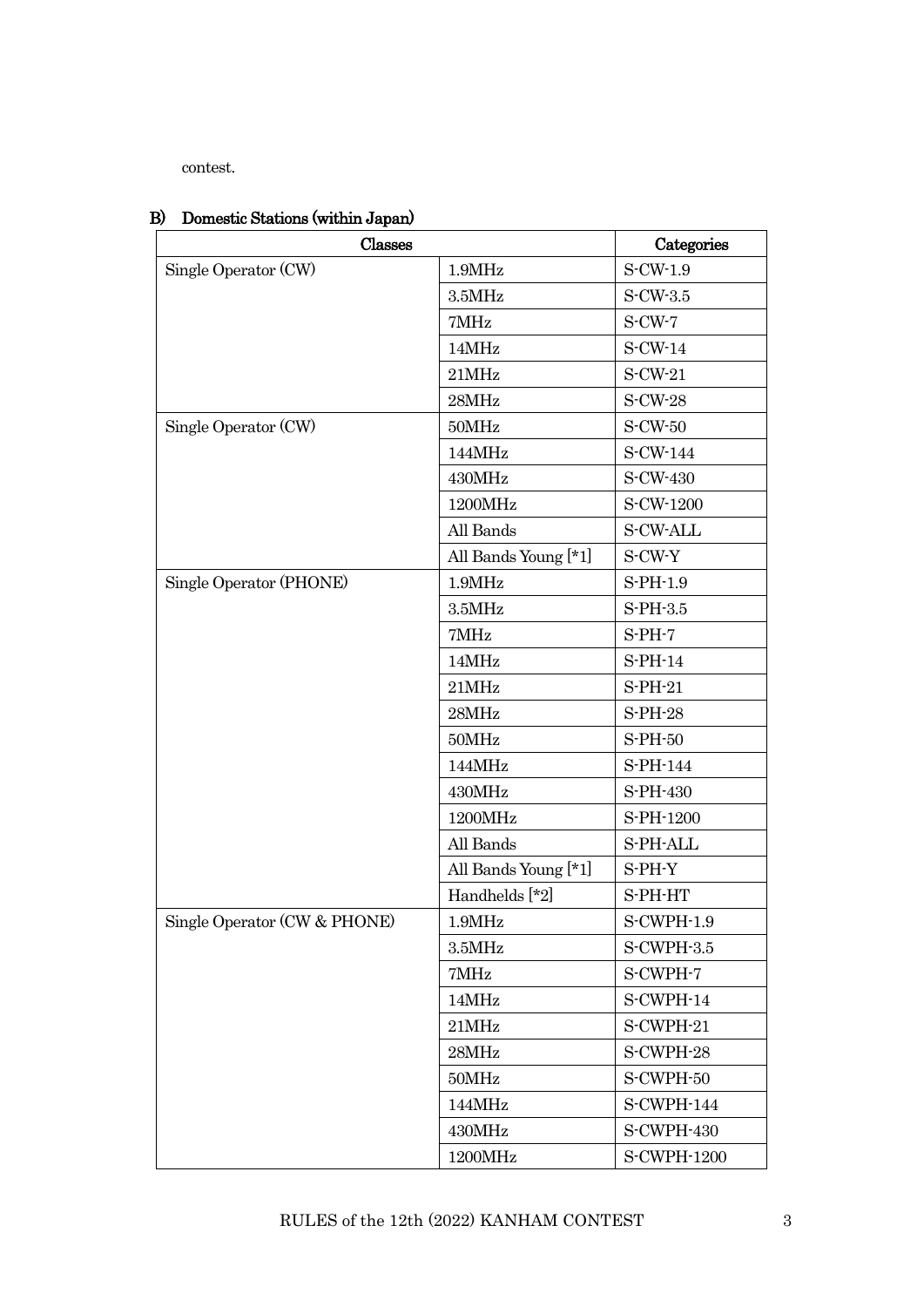| Classes                     |                      | Categories        |
|-----------------------------|----------------------|-------------------|
|                             | All Bands            | <b>S-CWPH-ALL</b> |
|                             | All Bands Young [*1] | S-CWPH-Y          |
|                             | <b>SWLAll Bands</b>  | S-CWPH-SWL        |
| Multi-Operator (CW & PHONE) | All Bands            | M-MIX-ALL         |
| *all-mode operation only    | All Bands Young [*1] | <b>M-MIX-Y</b>    |

- \*1 The operator must be 20 years old or younger (U20) or female (YL) on the date of the contest.
- \*2 Handheld radio FM mode on 144 MHz, 430 MHz and 1200 MHz can be used. But you cannot use an external power supply. The power supply should be batteries that are in the equipment. Battery replacement is allowed during the contest period. You must use an antenna attached to the handheld radio or a whip antenna corresponding to it. Using an external antenna is not allowed. You can use a conversion connector. You must fill out the model number of the radio, the power supply and the antenna in the SOAP-BOX field of Cabrillo file.

## V. Contest Operation Method

CW: CQ KH TEST PHONE: CQ KANHAM CONTEST

## VI. Contest Exchange

Please be noted that the contest numbers are to be changed not by the stations' attributes, but by the operators' attributes.

## A) Overseas Stations (outside Japan)

- − RST report
- − Operators aged 20 or younger (U20) or female (YL): RST report plus "Y" (e.g., 59 Y, 599 Y).

## B) Domestic Stations (within Japan)

- − Non-special stations: RST report plus your prefecture number established by JARL (e.g., 59 25, 599 25).
- − Special stations: RST report plus your prefecture number established by JARL (e.g., 59 25, 599 25).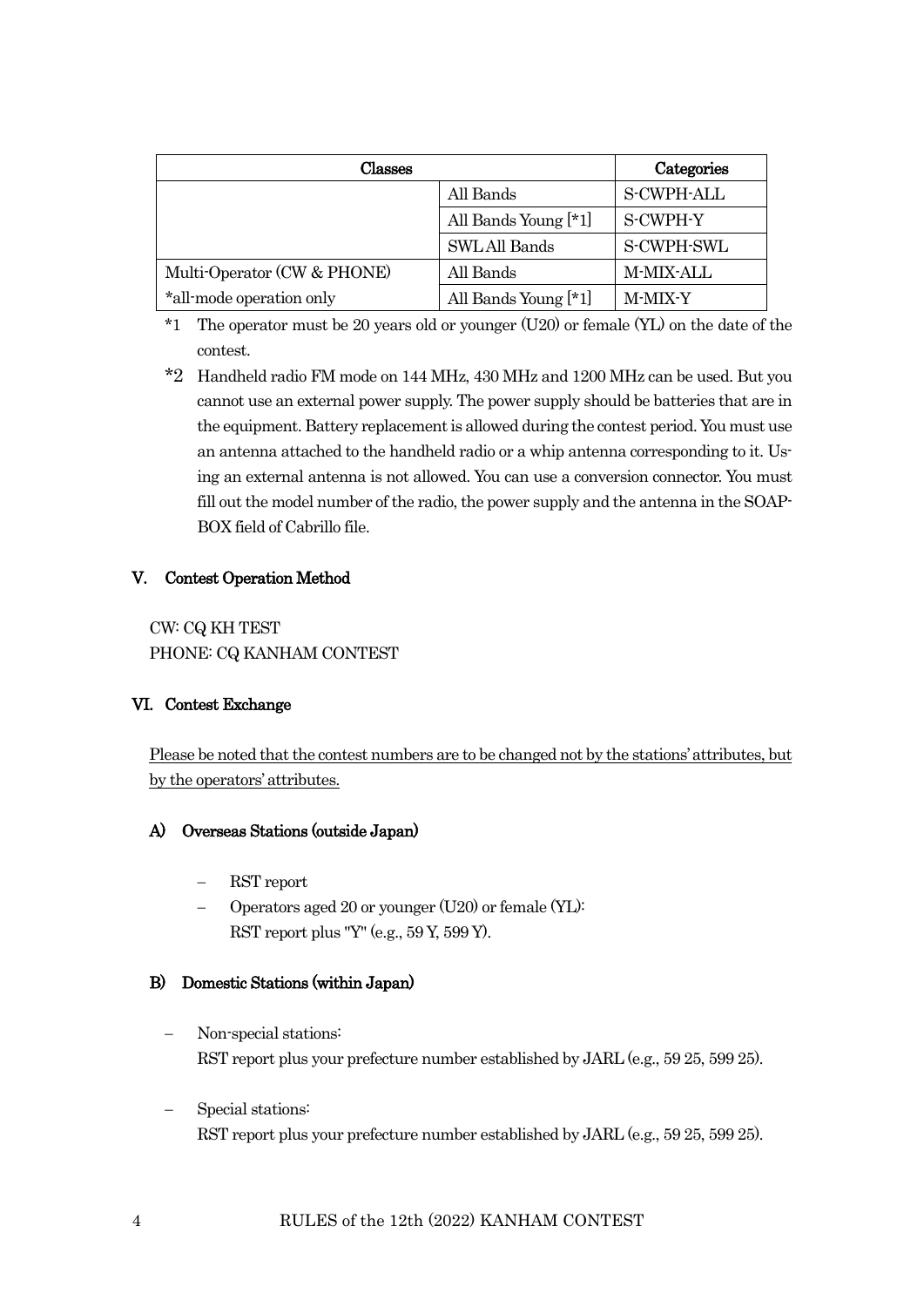- − Operators aged 20 or younger (U20) or female (YL): RST report plus your prefecture number established by JARL plus "Y" (e.g., 59 25 Y, 599 25 Y).
- When the operators don't have the amateur radio license that authorizes operators to operate amateur radio equipment, N should be added to the RST report and the prefecture number, according to Article 34-10, Radio Act (The regulation article 14 of the Radio Regulatory Commission in 1950):

RST report plus your prefecture number established by JARL plus "N" (e.g., 59 25 N).

## VII. Prohibited operation matters

- − Cross-band contacts.
- − Operation site change during the contest.
- Single operator: Transmitting two or more signals simultaneously on the same band or different bands.
- − Multi operator: Transmitting two or more signals on the same band simultaneously. Operating from multiple locations. Contacting stations as a single operator, despite participating in the contest as a multi operator.
- Contacts through repeaters.
- − Self-spotting or asking to be spotted is prohibited. However, use of technology to let operators know call signs or multiplier together with receiving frequency information such as packet cluster, web cluster, CW skimmer and reverse beacon network is permitted.
- − Remote operation is permitted only if the physical location of all transceivers, receivers and antennas are at one location. A remotely operated station must obey all station license, operator license and participating category rules.
- Using remote receivers outside the permitted remote location where your transmitter, receiver and antenna are placed.
- − Logging call signs, confirming the log or correction of logged call signs and exchanges after the contest by using database, recordings, E-mail, or other methods of confirming QSOs is prohibited.

## VIII. Scoring (amateurs)

#### A) Score

− ALL BANDS:

(The total of the QSO points on each band) x (The total of the multipliers on each band)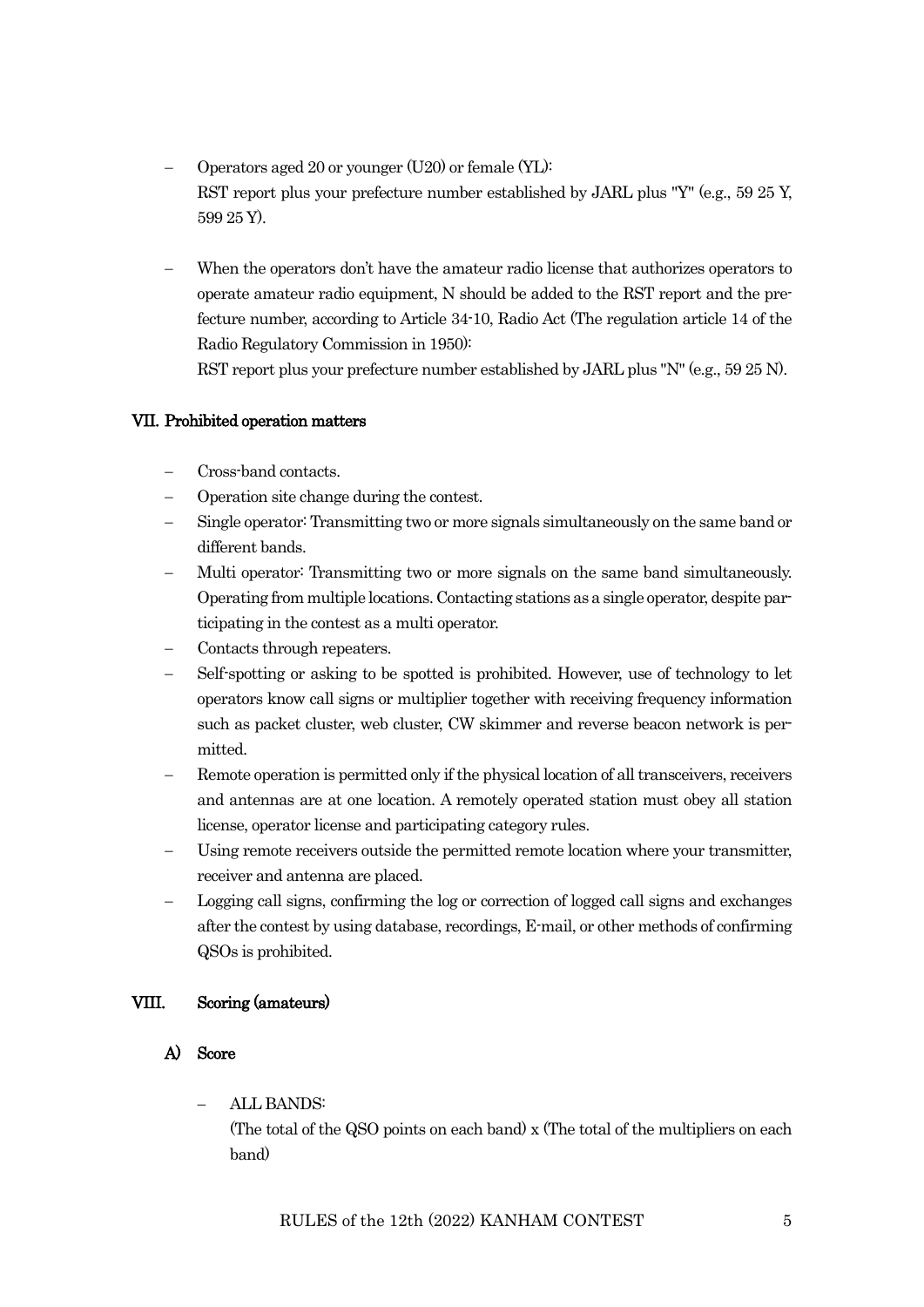− SINGLE BAND:

(The total of the QSO points on the band) x (The total of the multipliers on the band)

## B) QSO points

Completed contact will be scored as follows. Duplicate contact with the same station on the same band will not count as a point.

|                         | <b>CONTEST EXCHANGE</b>             |                         |              |
|-------------------------|-------------------------------------|-------------------------|--------------|
|                         | <b>DOMESTIC STATION</b>             | <b>OVERSEAS STATION</b> | <b>POINT</b> |
|                         | (within Japan)                      | (outside Japan)         |              |
| Non-special stations    | $\operatorname{RST}$ +Number $[*1]$ | <b>RST</b>              | $\mathbf{1}$ |
| 8N3FE and 8J3XXVI       | $\operatorname{RST}$ +Number $[*1]$ |                         | 5            |
| U <sub>20</sub>         | $RST + Number [*1] + Y$             | $RST+Y$                 | 5            |
| YL                      | $RST + Number[*1] + Y$              | $RST + Y$               | 5            |
| When the operators      |                                     |                         |              |
| don't have the ama-     |                                     |                         |              |
| teur radio license that |                                     |                         |              |
| authorizes operators    |                                     |                         |              |
| to operate amateur      |                                     |                         |              |
| radio equipment, ac-    |                                     |                         |              |
| cording to Article 34-  | $RS + Number[*1] + N$               |                         | 5            |
| 10, Radio Act (The      |                                     |                         |              |
| regulation article 14   |                                     |                         |              |
| of the Radio Regula-    |                                     |                         |              |
| tory Commission in      |                                     |                         |              |
| 1950), to operate radio |                                     |                         |              |
| equipment at ama-       |                                     |                         |              |
| teur radio station'.    |                                     |                         |              |

\*1 your prefecture number established by JARL.

## C) Multiplier

The total of the different prefecture number that you worked on each band

# IX. Scoring (SWL)

A) Score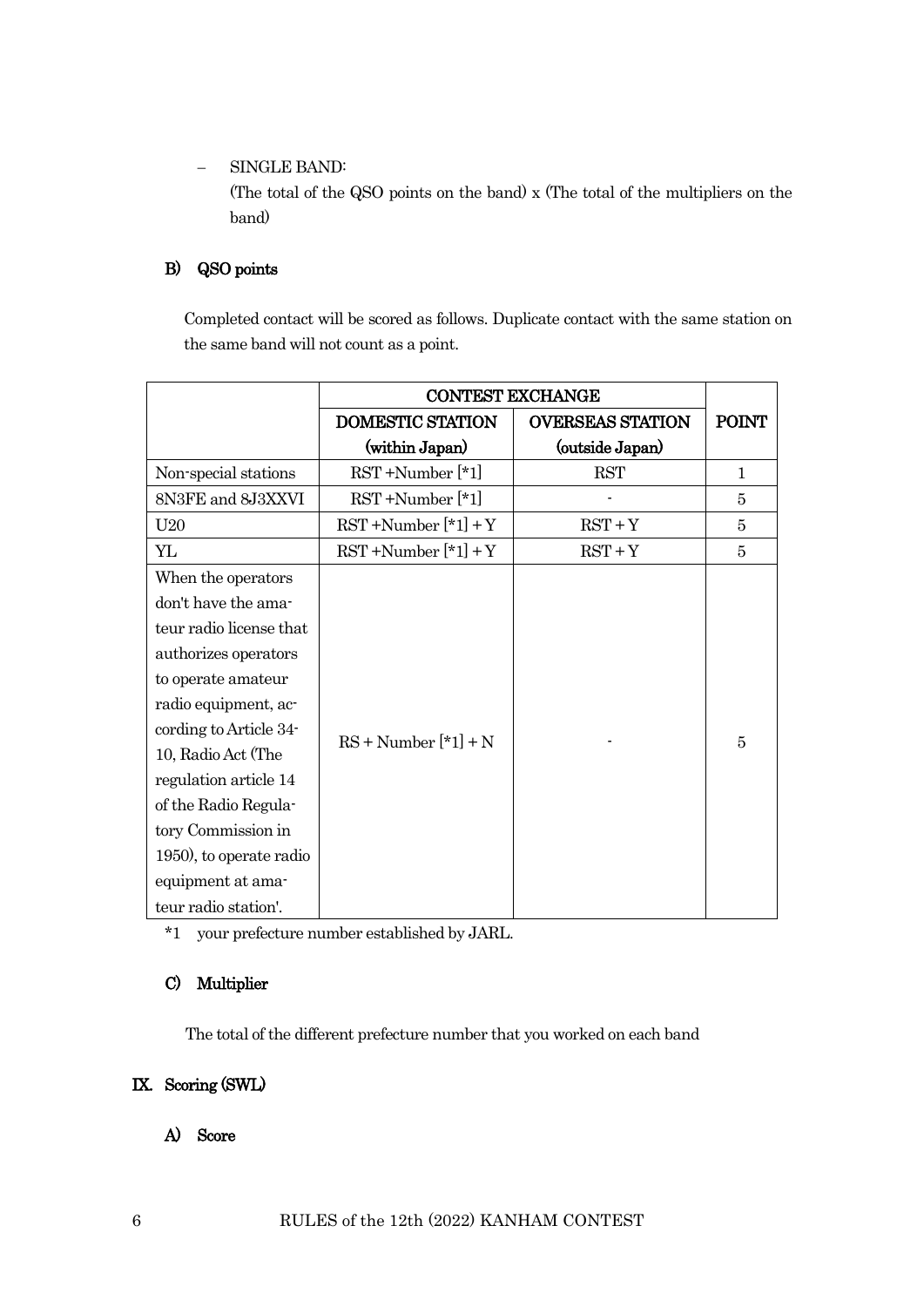(The total of the SWL points on each band) x (The total of the multipliers on each band)

#### B) SWL Points

One point is given to the complete reception of the working two stations' call signs and the contest exchanges. However, duplicate reception in the same band (meaning that the same station is received twice or more.) is not considered as a point even if the mode is different, except for one reception.

#### C) Multiplier

The total of the different prefecture number that you heard completely.

#### X. LOG Instructions

- − Contest logs must be submitted electronically in Cabrillo format. The format can be found on the KANHAM Contest website [\(http://jarl.gr.jp/kanhamcontest/en/\)](http://jarl.gr.jp/kanhamcontest/en/).
- The contest log must be written in the body of the E-mail and submitted. E-mail must be sent in plain text format. Sending by HTML E-mail is prohibited.
- You can submit only one contest log. If you participated in more than one class, you can only submit one contest log of these classes.
- In case of Multi-Operator: Specify the name of the persons who operated during the contest and the qualification of the amateur radio operator in SOAPBOX. Logs should be arranged in time order for each band.
- − In case of 20 years old or younger (U20) on the date of the contest: Specify the date of birth in SOAPBOX.
- The contest committee may require the awardee to provide original log and other materials.

#### XI. LOG Deadline

Deadline for submission: 14:59:59 UTC Sunday June 12, 2022 Specify "Call sign and CATEGORY" in the subject of E-mail, submit to **khtest@khn.co.ip.** 

#### XII. Awards

The award and extra prize will be mailed to the winner of each entry. The extra prizes are to be donated by the committee members of Kansai Amateur Festival Steering Committee. The contest results will be posted on the KANHAM contest web site.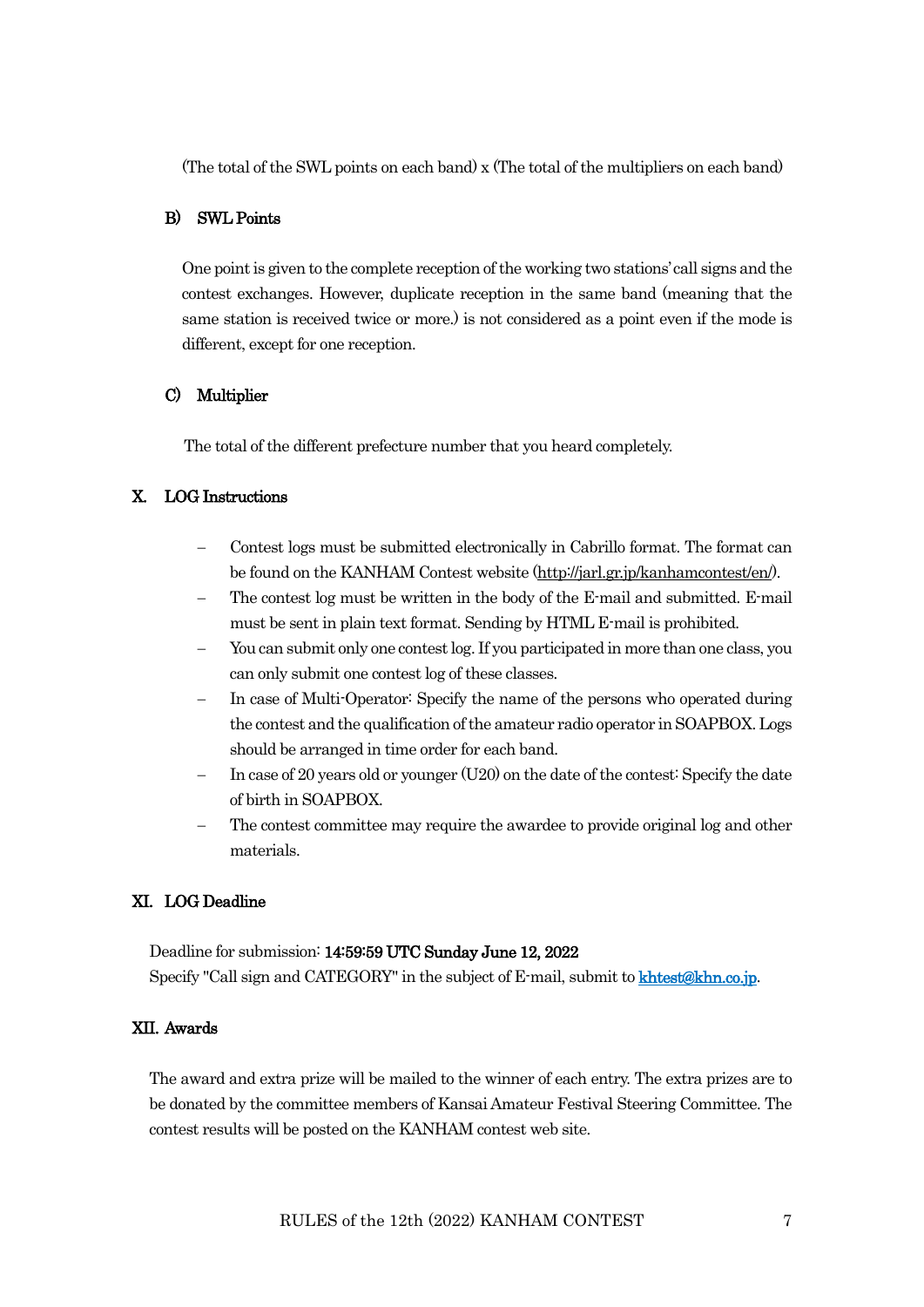## XIII. Prize for children with no license

Four (4) randomly chosen domestic participants who satisfy the three following conditions will be granted tuition fees for Fourth-Class Amateur Radio Operator Training Course held by JARD as incentive fees. These incentive fees will be paid as tuition fees directly to JARD by the KANHAM executive committee when applying to the course, and these incentive fees will not be given to the winners as cash.

- 1. You must participate in KANHAM contest without the radio operator license which authorizes operators to operate radio equipment of the amateur radio stations, according to Article 34-10, Radio Act (The regulation article 14 of the Radio Regulatory Commission in 1950).
- 2. You must be a student between the ages of 6 to 15 years old on the dates of the contest or a child who will be at the age of 6 from 2022 Oct.1st to 2023 Apr 1st.
- 3. You must apply to "Prize for children with no license". The application must be done by writing on the contest log; filling in your name and the date of birth on Cabrillo's X-BOUNTY-ENTRY.

#### XIV.Inquiries

For inquiries regarding this contest, please send E-mail to the KANHAM Executive Commit-tee[: mail\\_kanham@yahoo.co.jp.](mailto:mail_kanham@yahoo.co.jp)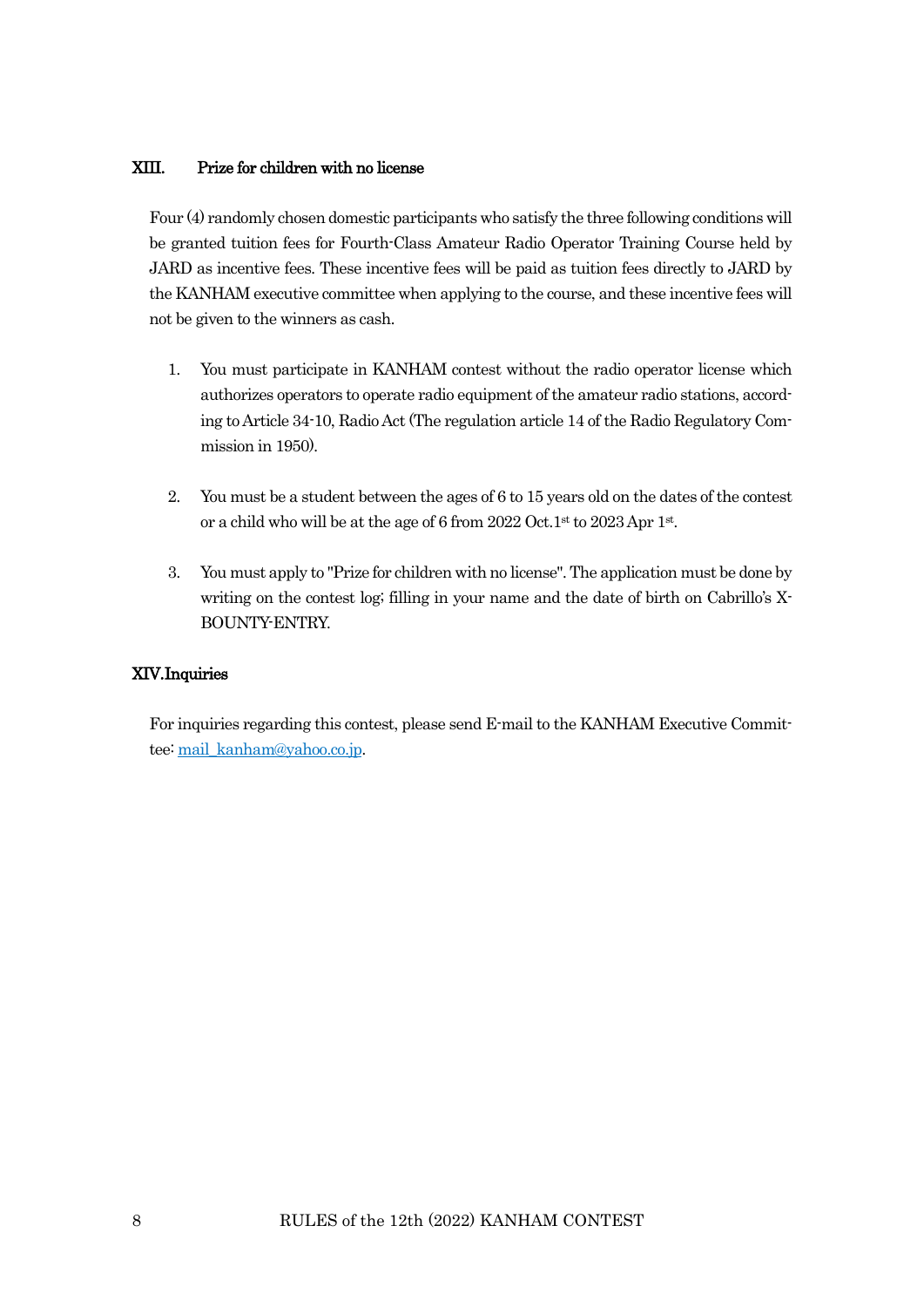| Category                                        | Area Name  | Code Number |
|-------------------------------------------------|------------|-------------|
| Subprefectures of Hokkaido                      | Souya      | $101\,$     |
| *Sapporo City is included in the Ishikari area. | Rumoi      | 102         |
|                                                 | Kamikawa   | 103         |
|                                                 | Okhotsk    | 104         |
|                                                 | Sorachi    | 105         |
|                                                 | Ishikari   | 106         |
|                                                 | Nemuro     | 107         |
|                                                 | Shiribeshi | 108         |
|                                                 | Tokachi    | 109         |
|                                                 | Kushiro    | 110         |
|                                                 | Hidaka     | 111         |
|                                                 | Iburi      | 112         |
|                                                 | Hiyama     | 113         |
|                                                 | Oshima     | 114         |
| Prefectures                                     | Aomori     | 02          |
| *8J1RL is included in the Tokyo area.           | Iwate      | 03          |
|                                                 | Akita      | 04          |
|                                                 | Yamagata   | 05          |
|                                                 | Miyagi     | 06          |
|                                                 | Fukushima  | 07          |
|                                                 | Niigata    | 08          |
|                                                 | Nagano     | 09          |
|                                                 | Tokyo      | 10          |
|                                                 | Kanagawa   | 11          |
|                                                 | Chiba      | 12          |
|                                                 | Saitama    | 13          |
|                                                 | Ibaraki    | $14\,$      |
|                                                 | Tochigi    | $15\,$      |
|                                                 | Gunma      | 16          |
|                                                 | Yamanashi  | 17          |
|                                                 | Shizuoka   | 18          |
|                                                 | Gifu       | 19          |
|                                                 | Aichi      | $20\,$      |
|                                                 | Mie        | 21          |
|                                                 | Kyoto      | 22          |
|                                                 | Shiga      | 23          |
|                                                 | Nara       | $24\,$      |

[Appendix] JARL Code Number: Japan prefectures and Subprefectures of Hokkaido, Japan.